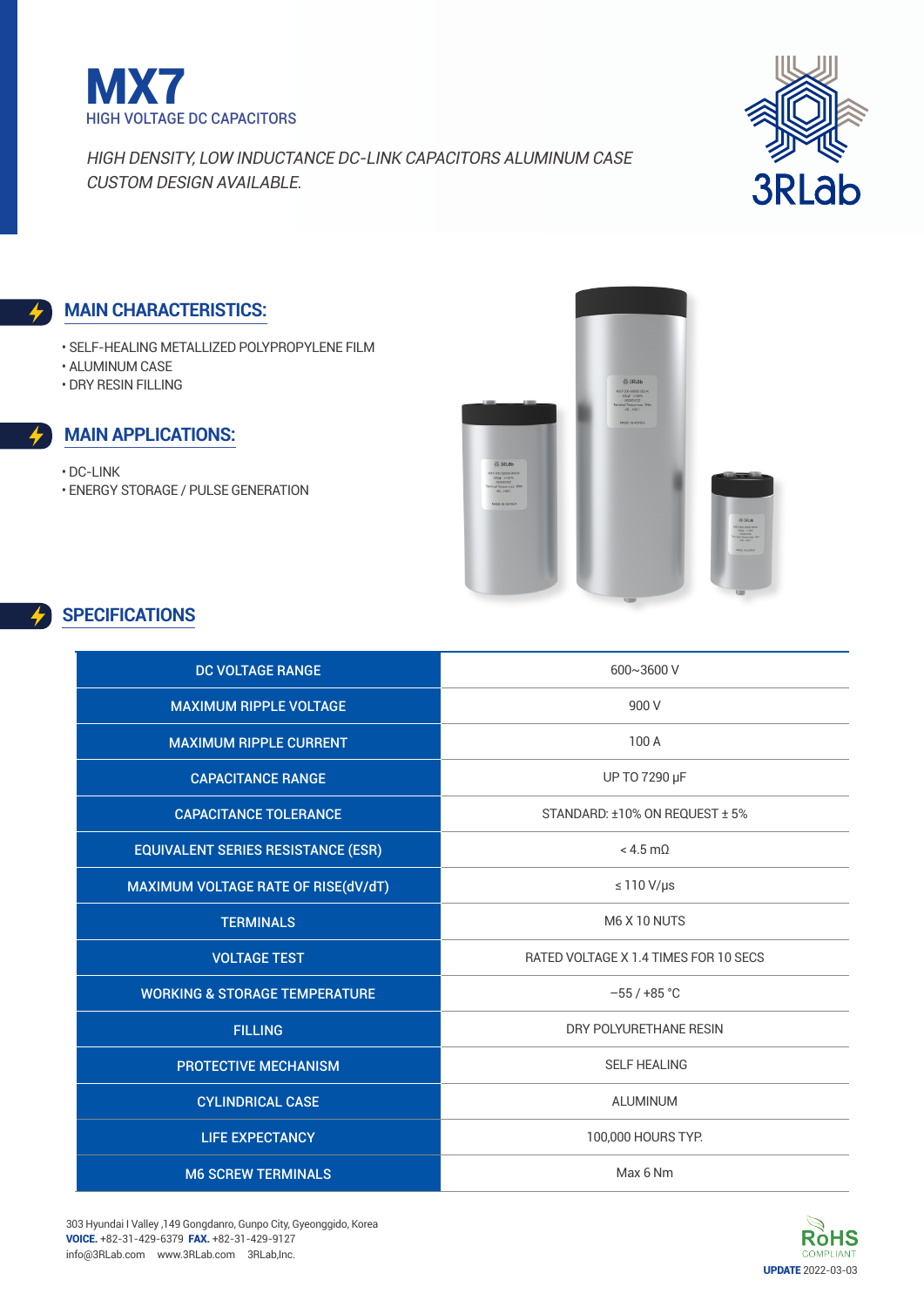



# **Ordering Information**



All of specifications Subject to change without prenotice.







| <b>CASE TYPE</b> |     |                |    |                  |                |  |  |  |  |  |  |
|------------------|-----|----------------|----|------------------|----------------|--|--|--|--|--|--|
|                  |     | DIMENSIONS[mm] |    | <b>TAIL TYPE</b> |                |  |  |  |  |  |  |
| <b>TYPE</b>      | D   | H              | p  | <b>TERMINAL</b>  | H <sub>2</sub> |  |  |  |  |  |  |
| A                | 76  | 20             | 32 |                  |                |  |  |  |  |  |  |
| B                | 96  | 20             | 45 |                  |                |  |  |  |  |  |  |
| C                | 116 | 22             | 50 | M12              | 16             |  |  |  |  |  |  |
| D                | 136 | 30             | 50 |                  |                |  |  |  |  |  |  |
| Е                | 136 | 30             | 50 | M16              | 25             |  |  |  |  |  |  |

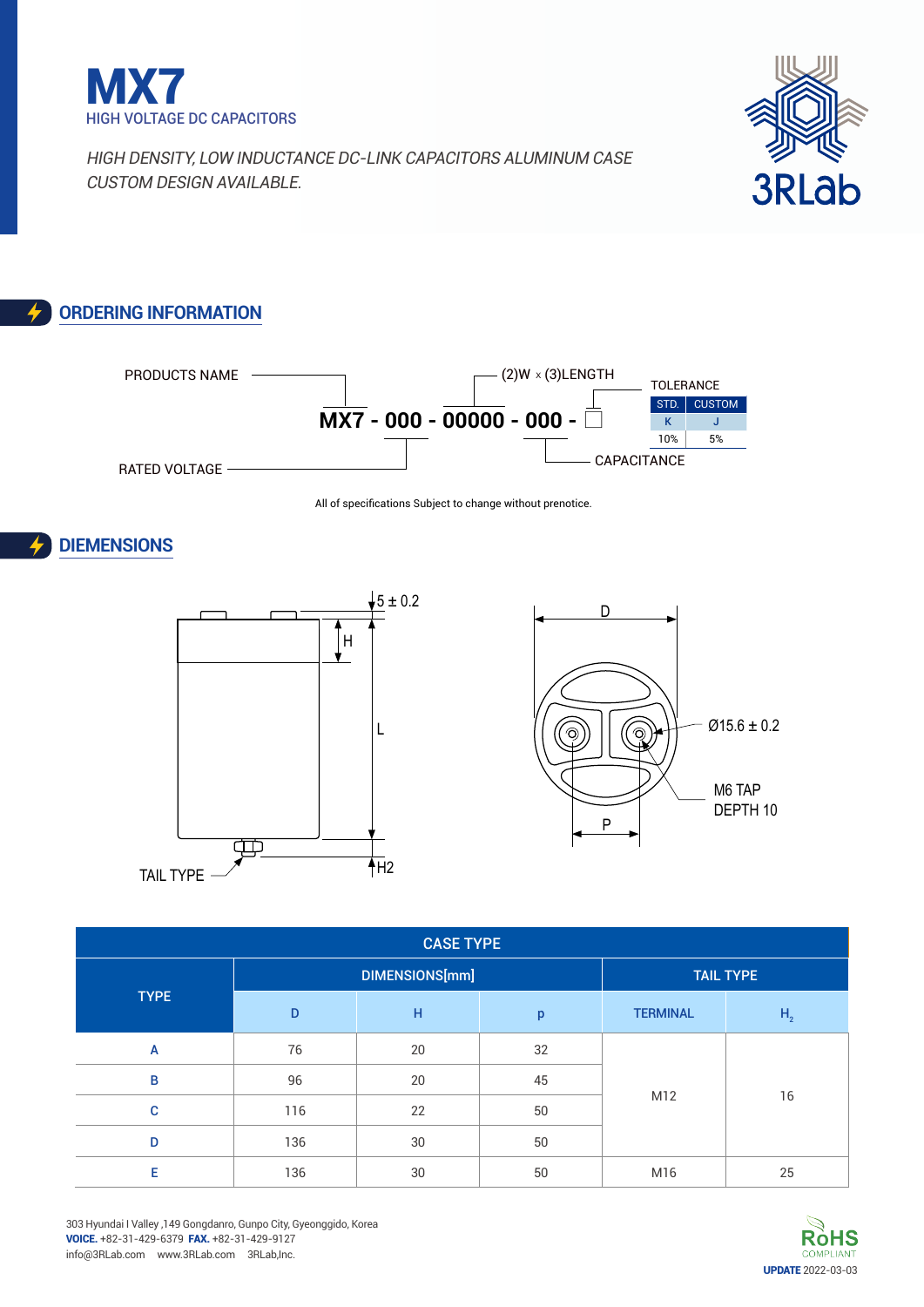



|            | <b>600VDC, RATED VOLTAGE</b> |           |                    |     |                       |                      |                     |                     |                        |             |                      |  |  |  |
|------------|------------------------------|-----------|--------------------|-----|-----------------------|----------------------|---------------------|---------------------|------------------------|-------------|----------------------|--|--|--|
|            | <b>VOLTAGE [V]</b>           |           | CAP <sup>(3)</sup> |     | <b>DIMENSIONS[mm]</b> |                      | <b>CURRENT</b>      |                     | <b>ESR</b><br>(100kHz) | <b>CASE</b> | <b>ORDERING CODE</b> |  |  |  |
| <b>VDC</b> | ۷<br>-RIPPLE                 | V-PEAK(1) | μF                 | D   | L                     | TER-<br><b>MINAL</b> | $I-PEAK(2)$<br>[kA] | <b>I-RMS</b><br>[A] | $m\Omega$              | <b>TYPE</b> |                      |  |  |  |
| 600        | 100                          | 900       | 555                | 76  | 115                   | M <sub>6</sub>       | 3.8                 | 40                  | 1                      | A           | MX7-006-076115-557-K |  |  |  |
| 600        | 100                          | 900       | 680                | 76  | 115                   | M <sub>6</sub>       | 3.8                 | 40                  | 1.1                    | A           | MX7-006-076115-687-K |  |  |  |
| 600        | 100                          | 900       | 930                | 76  | 165                   | M <sub>6</sub>       | 3.8                 | 40                  | 1.4                    | A           | MX7-006-076165-937-K |  |  |  |
| 600        | 100                          | 900       | 1035               | 76  | 165                   | M <sub>6</sub>       | 6.2                 | 65                  | 0.66                   | A           | MX7-006-076165-108-K |  |  |  |
| 600        | 100                          | 900       | 1110               | 96  | 170                   | M <sub>6</sub>       | 7.6                 | 80                  | 0.84                   | B           | MX7-006-096170-118-K |  |  |  |
| 600        | 100                          | 900       | 1265               | 96  | 170                   | M <sub>6</sub>       | 6.2                 | 65                  | 0.71                   | B           | MX7-006-096170-128-K |  |  |  |
| 600        | 100                          | 900       | 1360               | 96  | 170                   | M <sub>6</sub>       | 6.7                 | 70                  | 0.93                   | B           | MX7-006-096170-138-K |  |  |  |
| 600        | 100                          | 900       | 1450               | 96  | 170                   | M <sub>6</sub>       | 7.6                 | 80                  | 0.82                   | B           | MX7-006-096170-148-K |  |  |  |
| 600        | 100                          | 900       | 1725               | 96  | 170                   | M <sub>6</sub>       | 5.7                 | 60                  | 0.85                   | B           | MX7-006-096170-178-K |  |  |  |
| 600        | 100                          | 900       | 2070               | 116 | 148                   | M <sub>6</sub>       | 9.5                 | 100                 | 0.62                   | $\mathbb C$ | MX7-006-116148-208-K |  |  |  |
| 600        | 100                          | 900       | 2430               | 136 | 130                   | M <sub>6</sub>       | 6.2                 | 65                  | 0.75                   | D           | MX7-006-136130-248-K |  |  |  |
| 600        | 100                          | 900       | 2530               | 116 | 203                   | M <sub>6</sub>       | 8.6                 | 90                  | 0.66                   | C           | MX7-006-116203-258-K |  |  |  |
| 600        | 100                          | 900       | 3105               | 116 | 253                   | M <sub>6</sub>       | 11.4                | 120                 | 0.6                    | C           | MX7-006-116253-318-K |  |  |  |
| 600        | 100                          | 900       | 3310               | 116 | 253                   | M <sub>6</sub>       | 8.6                 | 90                  | 0.78                   | C           | MX7-006-116253-338-K |  |  |  |
| 600        | 100                          | 900       | 3795               | 116 | 253                   | M <sub>6</sub>       | 11.4                | 120                 | 0.65                   | C           | MX7-006-116253-378-K |  |  |  |
| 600        | 100                          | 900       | 4140               | 116 | 323                   | M <sub>6</sub>       | 11.4                | 120                 | 0.67                   | C           | MX7-006-116323-418-K |  |  |  |
| 600        | 100                          | 900       | 4365               | 136 | 290                   | M <sub>6</sub>       | 11.4                | 120                 | 0.62                   | E           | MX7-006-136290-438-K |  |  |  |
| 600        | 100                          | 900       | 5060               | 116 | 323                   | M <sub>6</sub>       | 11.4                | 120                 | 0.75                   | С           | MX7-006-116323-508-K |  |  |  |
| 600        | 100                          | 900       | 5820               | 136 | 290                   | M <sub>6</sub>       | 11.4                | 120                 | 0.68                   | E           | MX7-006-136290-588-K |  |  |  |
| 600        | 100                          | 900       | 7290               | 136 | 330                   | M <sub>6</sub>       | 11.4                | 120                 | 0.76                   | E           | MX7-006-136330-728-K |  |  |  |

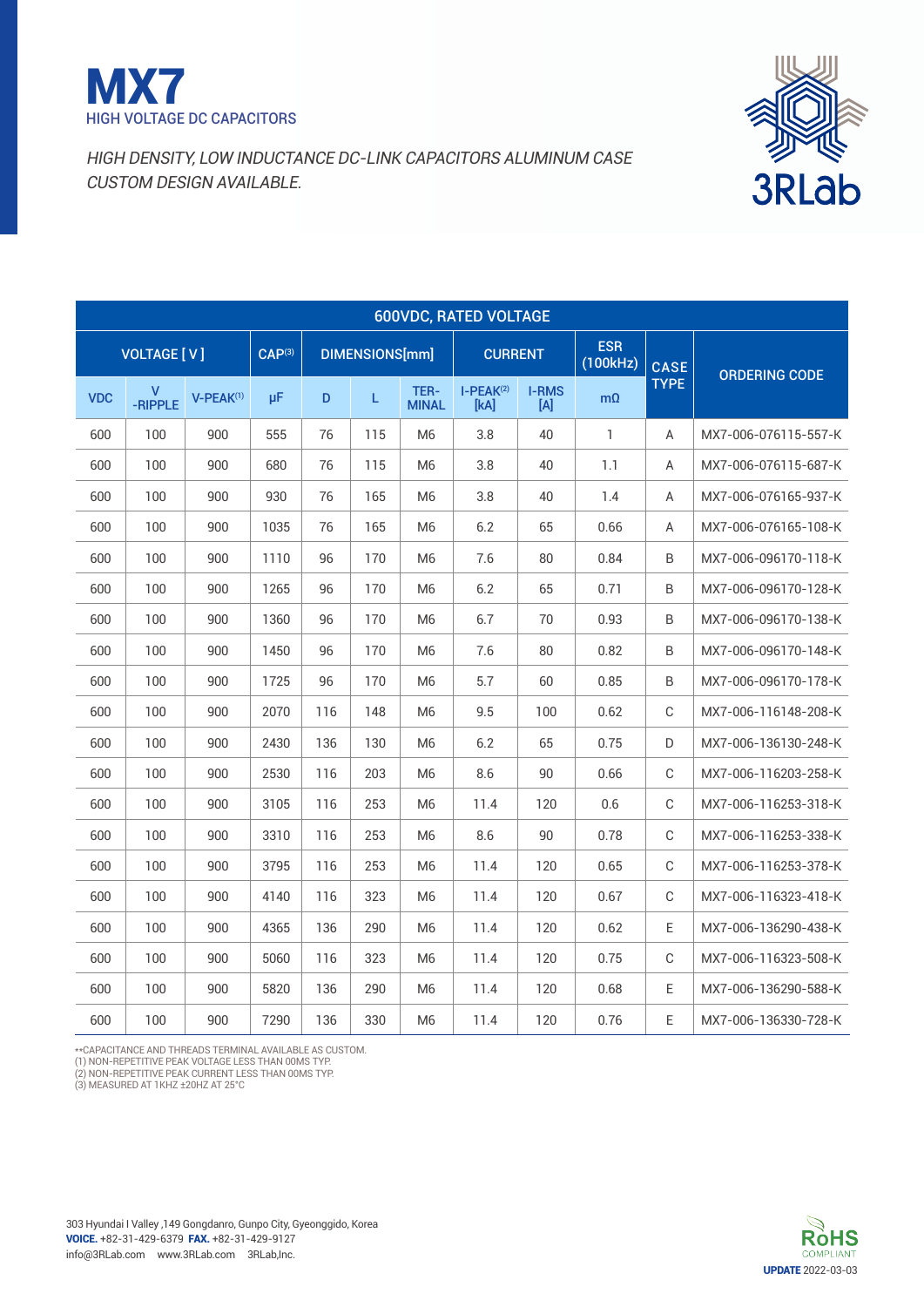



| 700VDC, RATED VOLTAGE |                      |                |                    |                |     |                      |                     |                                 |                        |             |                      |  |  |
|-----------------------|----------------------|----------------|--------------------|----------------|-----|----------------------|---------------------|---------------------------------|------------------------|-------------|----------------------|--|--|
|                       | <b>VOLTAGE [ V ]</b> |                | CAP <sup>(3)</sup> | DIMENSIONS[mm] |     |                      | <b>CURRENT</b>      |                                 | <b>ESR</b><br>(100kHz) | <b>CASE</b> | <b>ORDERING CODE</b> |  |  |
| <b>VDC</b>            | v<br>-RIPPLE         | $V-PEAK^{(1)}$ | μF                 | D              | L   | TER-<br><b>MINAL</b> | $I-PEAK(2)$<br>[kA] | <b>I-RMS</b><br>$[{\mathsf A}]$ | $m\Omega$              | <b>TYPE</b> |                      |  |  |
| 700                   | 120                  | 1000           | 410                | 76             | 115 | M <sub>6</sub>       | 3.6                 | 40                              | 1.1                    | A           | MX7-007-076115-417-K |  |  |
| 700                   | 120                  | 1000           | 765                | 96             | 120 | M <sub>6</sub>       | 6.1                 | 65                              | 0.69                   | B           | MX7-007-096120-767-K |  |  |
| 700                   | 120                  | 1000           | 820                | 96             | 170 | M <sub>6</sub>       | 5.9                 | 80                              | 0.87                   | B           | MX7-007-096170-827-K |  |  |
| 700                   | 120                  | 1000           | 1070               | 96             | 170 | M <sub>6</sub>       | 6.8                 | 80                              | 0.81                   | B           | MX7-007-096170-108-K |  |  |
| 700                   | 120                  | 1000           | 1530               | 116            | 148 | M <sub>6</sub>       | 8.6                 | 90                              | 0.64                   | C           | MX7-007-116148-158-K |  |  |
| 700                   | 120                  | 1000           | 1545               | 116            | 148 | M <sub>6</sub>       | 7.4                 | 100                             | 0.79                   | C           | MX7-007-116148-158-K |  |  |
| 700                   | 120                  | 1000           | 2295               | 116            | 253 | M <sub>6</sub>       | 9.2                 | 120                             | 0.62                   | C           | MX7-007-116253-228-K |  |  |
| 700                   | 120                  | 1000           | 3060               | 116            | 323 | M <sub>6</sub>       | 9.8                 | 120                             | 0.71                   | C           | MX7-007-116323-308-K |  |  |
| 700                   | 120                  | 1000           | 3240               | 116            | 323 | M <sub>6</sub>       | 7.8                 | 120                             | 0.71                   | C           | MX7-007-116323-328-K |  |  |
| 700                   | 120                  | 1000           | 4320               | 136            | 290 | M <sub>6</sub>       | 9.1                 | 120                             | 0.67                   | E           | MX7-007-136290-438-K |  |  |

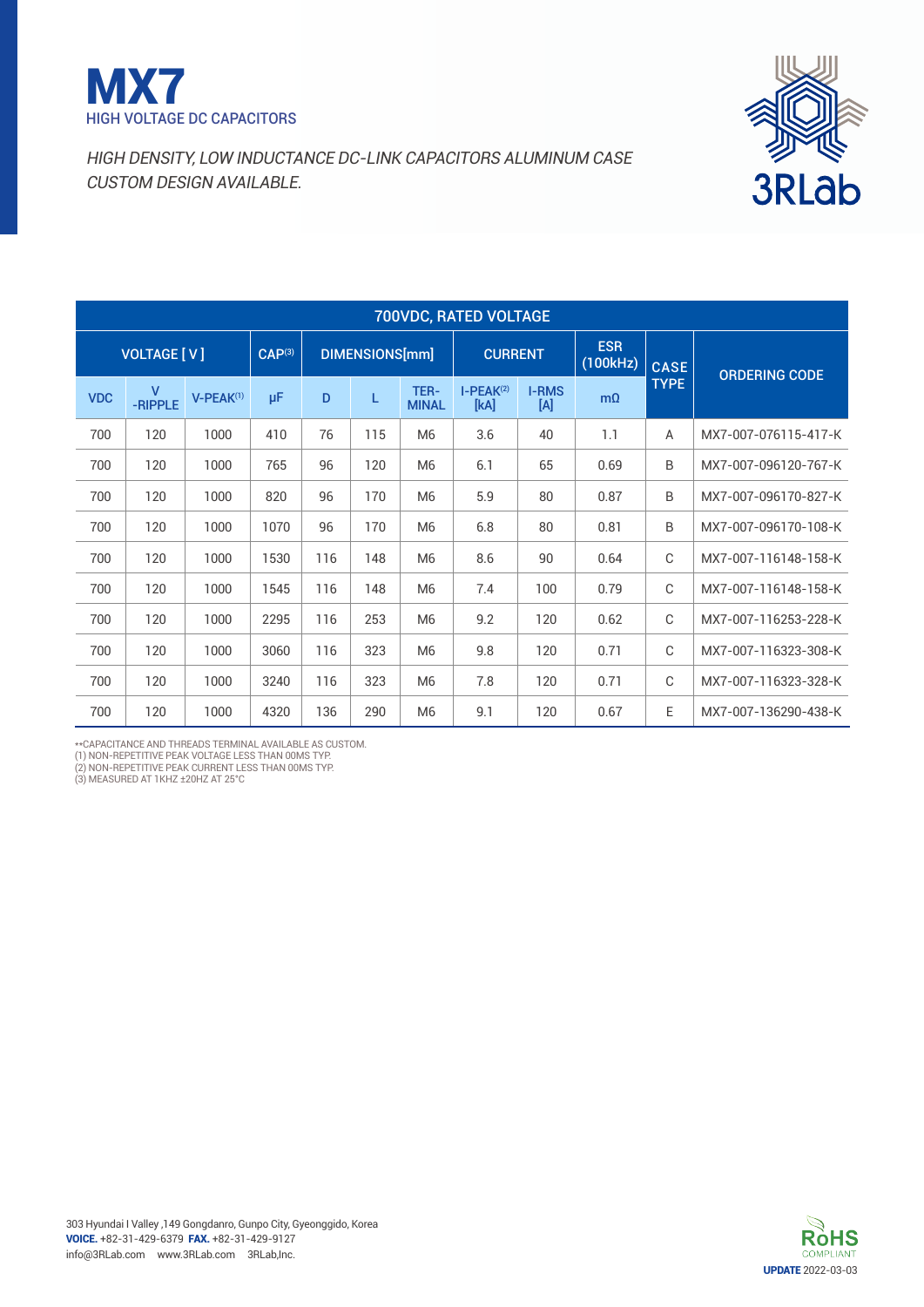



|            | 900VDC, RATED VOLTAGE |             |                    |     |                       |                      |                     |                     |                        |             |                      |  |  |  |
|------------|-----------------------|-------------|--------------------|-----|-----------------------|----------------------|---------------------|---------------------|------------------------|-------------|----------------------|--|--|--|
|            | <b>VOLTAGE [V]</b>    |             | CAP <sup>(3)</sup> |     | <b>DIMENSIONS[mm]</b> |                      | <b>CURRENT</b>      |                     | <b>ESR</b><br>(100kHz) | <b>CASE</b> |                      |  |  |  |
| <b>VDC</b> | v<br>-RIPPLE          | $V-PEAK(1)$ | μF                 | D   | L                     | TER-<br><b>MINAL</b> | $I-PEAK(2)$<br>[kA] | <b>I-RMS</b><br>[A] | $m\Omega$              | <b>TYPE</b> | <b>ORDERING CODE</b> |  |  |  |
| 900        | 225                   | 1350        | 350                | 76  | 115                   | M <sub>6</sub>       | 3.8                 | 40                  | 1.1                    | Α           | MX7-009-076115-357-K |  |  |  |
| 900        | 225                   | 1350        | 430                | 96  | 120                   | M <sub>6</sub>       | 3.8                 | 40                  | 1.2                    | B           | MX7-009-096120-437-K |  |  |  |
| 900        | 225                   | 1350        | 590                | 96  | 120                   | M6                   | 7.6                 | 80                  | 0.81                   | B           | MX7-009-096120-597-K |  |  |  |
| 900        | 225                   | 1350        | 650                | 96  | 120                   | M <sub>6</sub>       | 3.8                 | 40                  | 1.7                    | B           | MX7-009-096120-657-K |  |  |  |
| 900        | 225                   | 1350        | 655                | 96  | 120                   | M <sub>6</sub>       | 7.6                 | 80                  | 0.89                   | B           | MX7-009-096120-657-K |  |  |  |
| 900        | 225                   | 1350        | 700                | 96  | 170                   | M <sub>6</sub>       | 3.8                 | 40                  | 1.8                    | B           | MX7-009-096170-707-K |  |  |  |
| 900        | 225                   | 1350        | 745                | 96  | 170                   | M <sub>6</sub>       | 7.6                 | 80                  | 1                      | B           | MX7-009-096170-747-K |  |  |  |
| 900        | 225                   | 1350        | 860                | 96  | 170                   | M <sub>6</sub>       | 7.6                 | 80                  | 0.83                   | B           | MX7-009-096170-867-K |  |  |  |
| 900        | 225                   | 1350        | 910                | 96  | 170                   | M <sub>6</sub>       | 3.8                 | 40                  | 2.1                    | B           | MX7-009-096170-917-K |  |  |  |
| 900        | 225                   | 1350        | 935                | 96  | 170                   | M <sub>6</sub>       | 3.8                 | 40                  | 1.6                    | $\sf B$     | MX7-009-096170-937-K |  |  |  |
| 900        | 225                   | 1350        | 965                | 116 | 148                   | M <sub>6</sub>       | 6.2                 | 65                  | 0.94                   | C           | MX7-009-116148-967-K |  |  |  |
| 900        | 225                   | 1350        | 1095               | 116 | 148                   | M <sub>6</sub>       | 8.6                 | 90                  | 0.65                   | C           | MX7-009-116148-108-K |  |  |  |
| 900        | 225                   | 1350        | 1310               | 116 | 148                   | M <sub>6</sub>       | 7.6                 | 80                  | 1.1                    | $\mathbb C$ | MX7-009-116148-138-K |  |  |  |
| 900        | 225                   | 1350        | 1520               | 116 | 203                   | M <sub>6</sub>       | 6.2                 | 65                  | 1.2                    | C           | MX7-009-116203-158-K |  |  |  |
| 900        | 225                   | 1350        | 1530               | 136 | 130                   | M <sub>6</sub>       | 11.4                | 120                 | 0.66                   | D           | MX7-009-136130-158-K |  |  |  |
| 900        | 225                   | 1350        | 1740               | 116 | 203                   | M <sub>6</sub>       | 8.6                 | 90                  | 0.81                   | C           | MX7-009-116203-178-K |  |  |  |
| 900        | 225                   | 1350        | 1965               | 116 | 253                   | M <sub>6</sub>       | 11.4                | 120                 | 0.71                   | C           | MX7-009-116253-198-K |  |  |  |
| 900        | 225                   | 1350        | 2190               | 116 | 253                   | M <sub>6</sub>       | 11.4                | 120                 | 0.63                   | $\mathbb C$ | MX7-009-116253-218-K |  |  |  |
| 900        | 225                   | 1350        | 2620               | 116 | 323                   | M <sub>6</sub>       | 11.4                | 120                 | 0.82                   | C           | MX7-009-116323-268-K |  |  |  |
| 900        | 225                   | 1350        | 2745               | 116 | 323                   | M6                   | 8.6                 | 90                  | $\mathbf{1}$           | C           | MX7-009-116323-278-K |  |  |  |
| 900        | 225                   | 1350        | 3285               | 136 | 290                   | M <sub>6</sub>       | 11.4                | 120                 | 0.69                   | E.          | MX7-009-136290-328-K |  |  |  |
| 900        | 225                   | 1350        | 3480               | 136 | 290                   | M <sub>6</sub>       | 8.6                 | 90                  | 0.84                   | Е           | MX7-009-136290-348-K |  |  |  |
| 900        | 225                   | 1350        | 3660               | 136 | 330                   | M6                   | 11.4                | 120                 | 0.78                   | E           | MX7-009-136330-368-K |  |  |  |
| 900        | 225                   | 1350        | 3880               | 136 | 330                   | M <sub>6</sub>       | 8.6                 | $90\,$              | 0.94                   | E           | MX7-009-136330-388-K |  |  |  |

\*\*CAPACITANCE AND THREADS TERMINAL AVAILABLE AS CUSTOM.

(1) NON-REPETITIVE PEAK VOLTAGE LESS THAN 00MS TYP.<br>(2) NON-REPETITIVE PEAK CURRENT LESS THAN 00MS TYP.<br>(3) MEASURED AT 1 KHZ ±20HZ AT 25°C

303 Hyundai I Valley ,149 Gongdanro, Gunpo City, Gyeonggido, Korea voice. +82-31-429-6379 fax. +82-31-429-9127

info@3RLab.com www.3RLab.com 3RLab,Inc.

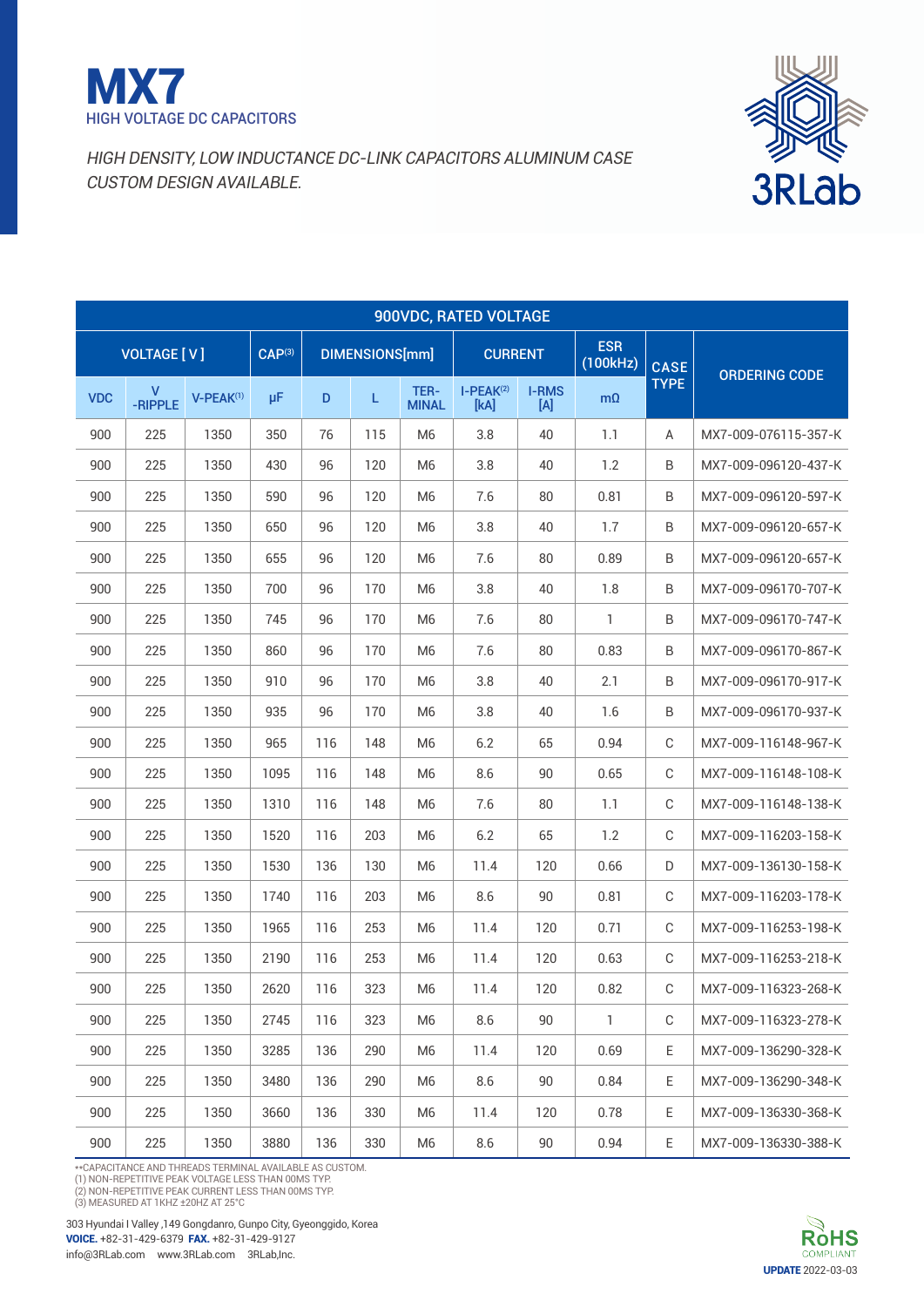



| 1100VDC, RATED VOLTAGE |                    |             |                    |                       |     |                      |                     |                        |             |                      |                      |  |  |
|------------------------|--------------------|-------------|--------------------|-----------------------|-----|----------------------|---------------------|------------------------|-------------|----------------------|----------------------|--|--|
|                        | <b>VOLTAGE [V]</b> |             | CAP <sup>(3)</sup> | <b>DIMENSIONS[mm]</b> |     | <b>CURRENT</b>       |                     | <b>ESR</b><br>(100kHz) | <b>CASE</b> | <b>ORDERING CODE</b> |                      |  |  |
| <b>VDC</b>             | V<br>-RIPPLE       | $V-PEAK(1)$ | μF                 | D                     | L   | TER-<br><b>MINAL</b> | $I-PEAK(2)$<br>[kA] | <b>I-RMS</b><br>[A]    | $m\Omega$   | <b>TYPE</b>          |                      |  |  |
| 1100                   | 250                | 1500        | 220                | 76                    | 115 | M <sub>6</sub>       | 2.4                 | 40                     | 1.3         | A                    | MX7-011-076115-227-K |  |  |
| 1100                   | 250                | 1500        | 250                | 96                    | 120 | M <sub>6</sub>       | 4.9                 | 70                     | 0.73        | B                    | MX7-011-096120-257-K |  |  |
| 1100                   | 250                | 1500        | 280                | 96                    | 120 | M <sub>6</sub>       | 2.5                 | 40                     | 1.4         | B                    | MX7-011-096120-287-K |  |  |
| 1100                   | 250                | 1500        | 375                | 96                    | 120 | M <sub>6</sub>       | 7.3                 | 90                     | 0.67        | B                    | MX7-011-096120-377-K |  |  |
| 1100                   | 250                | 1500        | 380                | 96                    | 120 | M <sub>6</sub>       | 2.4                 | 40                     | 1.8         | B                    | MX7-011-096120-387-K |  |  |
| 1100                   | 250                | 1500        | 415                | 96                    | 120 | M6                   | 4.5                 | 65                     | 0.79        | B                    | MX7-011-096120-417-K |  |  |
| 1100                   | 250                | 1500        | 420                | 96                    | 120 | M <sub>6</sub>       | 2.4                 | 40                     | 1.9         | B                    | MX7-011-096120-427-K |  |  |
| 1100                   | 250                | 1500        | 450                | 96                    | 170 | M <sub>6</sub>       | 4.8                 | 80                     | 0.86        | B                    | MX7-011-096170-457-K |  |  |
| 1100                   | 250                | 1500        | 560                | 96                    | 170 | M6                   | 4.9                 | 80                     | 0.95        | B                    | MX7-011-096170-567-K |  |  |
| 1100                   | 250                | 1500        | 580                | 96                    | 170 | M <sub>6</sub>       | 6.2                 | 80                     | 0.88        | B                    | MX7-011-096170-587-K |  |  |
| 1100                   | 250                | 1500        | 605                | 96                    | 170 | M <sub>6</sub>       | 2.5                 | 40                     | 2.4         | B                    | MX7-011-096170-607-K |  |  |
| 1100                   | 250                | 1500        | 705                | 116                   | 148 | M <sub>6</sub>       | 4.5                 | 65                     | 1.1         | C                    | MX7-011-116148-707-K |  |  |
| 1100                   | 250                | 1500        | 790                | 116                   | 148 | M <sub>6</sub>       | 3.2                 | 40                     | 2           | C                    | MX7-011-116148-797-K |  |  |
| 1100                   | 250                | 1500        | 830                | 116                   | 148 | M <sub>6</sub>       | 8.9                 | 90                     | 0.68        | C                    | MX7-011-116148-837-K |  |  |
| 1100                   | 250                | 1500        | 855                | 116                   | 203 | M <sub>6</sub>       | 9.2                 | 100                    | 0.84        | C                    | MX7-011-116203-857-K |  |  |
| 1100                   | 250                | 1500        | 990                | 116                   | 203 | M <sub>6</sub>       | 6.4                 | 80                     | 1.2         | C                    | MX7-011-116203-997-K |  |  |
| 1100                   | 250                | 1500        | 1000               | 136                   | 130 | M <sub>6</sub>       | 6.4                 | 65                     | 0.89        | D                    | MX7-011-136130-108-K |  |  |
| 1100                   | 250                | 1500        | 1100               | 116                   | 203 | M <sub>6</sub>       | 4.5                 | 65                     | 1.4         | C                    | MX7-011-116203-118-K |  |  |
| 1100                   | 250                | 1500        | 1245               | 116                   | 253 | M6                   | 13.4                | 120                    | 0.65        | С                    | MX7-011-116253-128-K |  |  |
| 1100                   | 250                | 1500        | 1410               | 116                   | 253 | M <sub>6</sub>       | 9.1                 | 90                     | 0.87        | C                    | MX7-011-116253-148-K |  |  |
| 1100                   | 250                | 1500        | 1660               | 116                   | 323 | M <sub>6</sub>       | 17.9                | 120                    | 0.71        | $\mathbb C$          | MX7-011-116323-168-K |  |  |
| 1100                   | 250                | 1500        | 1755               | 136                   | 290 | M6                   | 18.9                | 120                    | 0.61        | Ε                    | MX7-011-136290-178-K |  |  |
| 1100                   | 250                | 1500        | 2115               | 136                   | 290 | M6                   | 13.6                | 120                    | 0.82        | E                    | MX7-011-136290-218-K |  |  |

\*\*Capacitance and threads terminal available as custom.

(1) NON-REPETITIVE PEAK VOLTAGE LESS THAN 00MS TYP.<br>(2) NON-REPETITIVE PEAK CURRENT LESS THAN 00MS TYP.<br>(3) MEASURED AT 1 KHZ ±20HZ AT 25°C

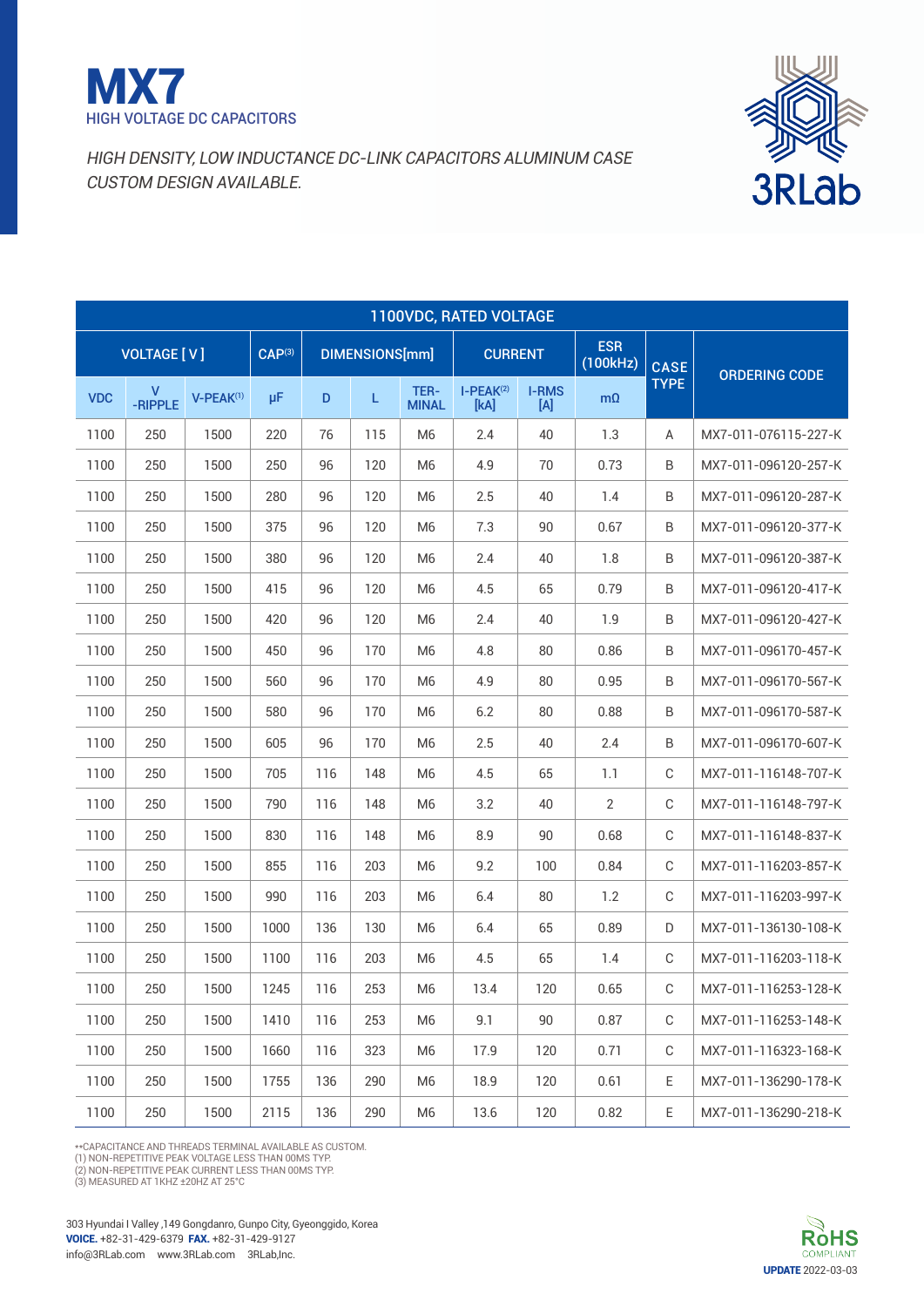



| 1100 | 250 | 500 | 2200 | 36  | 290 | M <sub>6</sub> | 9.0  | 90  | . .  | MX7-011-136290-228-K |
|------|-----|-----|------|-----|-----|----------------|------|-----|------|----------------------|
| 1100 | 250 | 500 | 2300 | 136 | 330 | M <sub>6</sub> | 24.8 | 120 | 0.59 | MX7-011-136330-238-K |

| <b>1200VDC, RATED VOLTAGE</b> |                                          |                       |      |                |     |                      |                     |                     |                        |             |                      |  |  |
|-------------------------------|------------------------------------------|-----------------------|------|----------------|-----|----------------------|---------------------|---------------------|------------------------|-------------|----------------------|--|--|
|                               | <b>VOLTAGE [V]</b><br>CAP <sup>(3)</sup> |                       |      | DIMENSIONS[mm] |     |                      | <b>CURRENT</b>      |                     | <b>ESR</b><br>(100kHz) | <b>CASE</b> | <b>ORDERING CODE</b> |  |  |
| <b>VDC</b>                    | v<br>-RIPPLE                             | V-PEAK <sup>(1)</sup> | μF   | D              | L   | TER-<br><b>MINAL</b> | $I-PEAK(2)$<br>[kA] | <b>I-RMS</b><br>[A] | $m\Omega$              | <b>TYPE</b> |                      |  |  |
| 1200                          | 300                                      | 1800                  | 185  | 76             | 115 | M <sub>6</sub>       | 2.2                 | 40                  | 1.3                    | A           | MX7-012-076115-187-K |  |  |
| 1200                          | 300                                      | 1800                  | 225  | 96             | 120 | M <sub>6</sub>       | 2.2                 | 40                  | 1.5                    | B           | MX7-012-096120-227-K |  |  |
| 1200                          | 300                                      | 1800                  | 345  | 96             | 120 | M <sub>6</sub>       | 2.2                 | 40                  | $\overline{2}$         | B           | MX7-012-096120-347-K |  |  |
| 1200                          | 300                                      | 1800                  | 345  | 116            | 148 | M <sub>6</sub>       | 4.1                 | 75                  | 0.99                   | C           | MX7-012-116148-347-K |  |  |
| 1200                          | 300                                      | 1800                  | 370  | 96             | 170 | M <sub>6</sub>       | 4.4                 | 90                  | 0.55                   | B           | MX7-012-096170-377-K |  |  |
| 1200                          | 300                                      | 1800                  | 600  | 116            | 148 | M <sub>6</sub>       | 7.1                 | 120                 | 0.69                   | C           | MX7-012-116148-607-K |  |  |
| 1200                          | 300                                      | 1800                  | 1035 | 116            | 253 | M <sub>6</sub>       | 12.3                | 120                 | 0.74                   | C           | MX7-012-116253-108-K |  |  |
| 1200                          | 300                                      | 1800                  | 1380 | 116            | 323 | M <sub>6</sub>       | 16.4                | 120                 | 0.74                   | C           | MX7-012-116323-138-K |  |  |
| 1200                          | 300                                      | 1800                  | 1940 | 136            | 330 | M <sub>6</sub>       | 23.1                | 120                 | 0.71                   | E           | MX7-012-136330-198-K |  |  |

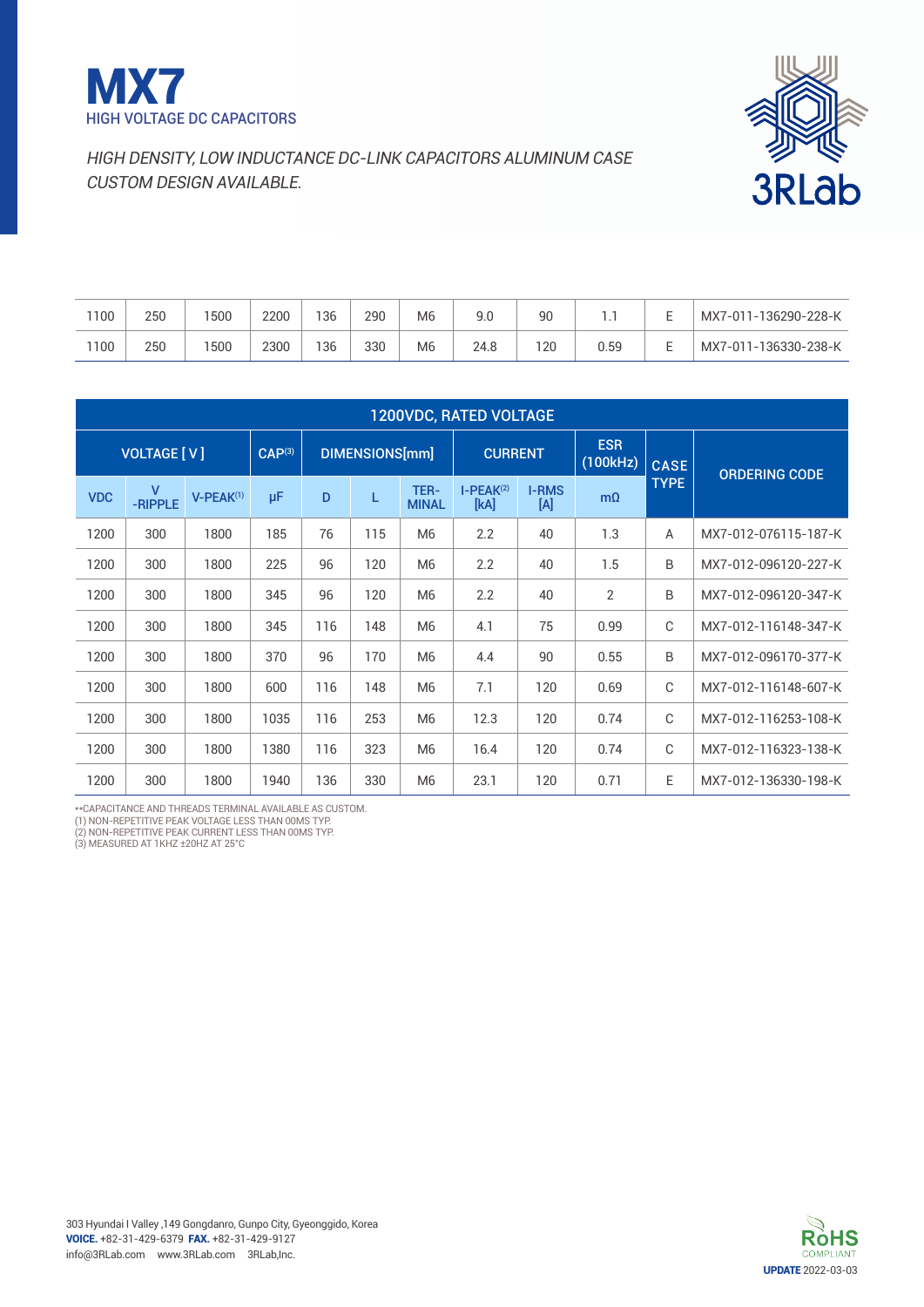



|            | 1300VDC, RATED VOLTAGE |                |                    |     |                |                 |                       |           |              |             |                      |  |  |  |
|------------|------------------------|----------------|--------------------|-----|----------------|-----------------|-----------------------|-----------|--------------|-------------|----------------------|--|--|--|
|            | <b>VOLTAGE [V]</b>     |                | CAP <sup>(3)</sup> |     | DIMENSIONS[mm] |                 | <b>CURRENT</b>        |           | <b>ESR</b>   | <b>CASE</b> |                      |  |  |  |
| <b>VDC</b> | V<br>-RIPPLE           | $V-PEAK^{(1)}$ | μF.                | D   | L.             | <b>TERMINAL</b> | $I-PEAK^{(2)}$<br>[A] | т<br>-RMS | $m\Omega$    | <b>TYPE</b> | <b>ORDERING CODE</b> |  |  |  |
| 1300       | 320                    | 1900           | 145                | 76  | 115            | M <sub>6</sub>  | 1.9                   | 40        | 1.4          | A           | MX7-013-076115-147-K |  |  |  |
| 1300       | 320                    | 1900           | 180                | 96  | 120            | M <sub>6</sub>  | 2.0                   | 40        | 1.6          | B           | MX7-013-096120-187-K |  |  |  |
| 1300       | 320                    | 1900           | 215                | 96  | 120            | M6              | 2.0                   | 75        | 1.9          | B           | MX7-013-096120-217-K |  |  |  |
| 1300       | 320                    | 1900           | 275                | 96  | 120            | M6              | 3.7                   | 65        | 0.87         | B           | MX7-013-096120-277-K |  |  |  |
| 1300       | 320                    | 1900           | 290                | 96  | 170            | M6              | 3.9                   | 75        | $\mathbf{1}$ | B           | MX7-013-096170-297-K |  |  |  |
| 1300       | 320                    | 1900           | 335                | 116 | 148            | M <sub>6</sub>  | 3.6                   | 80        | 0.96         | C           | MX7-013-116148-337-K |  |  |  |
| 1300       | 320                    | 1900           | 360                | 96  | 170            | M6              | 3.9                   | 65        | 1.2          | B           | MX7-013-096170-367-K |  |  |  |
| 1300       | 320                    | 1900           | 380                | 96  | 170            | M <sub>6</sub>  | 5.0                   | 40        | 0.94         | B           | MX7-013-096170-387-K |  |  |  |
| 1300       | 320                    | 1900           | 380                | 116 | 148            | M <sub>6</sub>  | 3.5                   | 75        | 1.1          | C           | MX7-013-116148-387-K |  |  |  |
| 1300       | 320                    | 1900           | 395                | 96  | 170            | M <sub>6</sub>  | 2.0                   | 40        | 2.8          | B           | MX7-013-096170-397-K |  |  |  |
| 1300       | 320                    | 1900           | 430                | 96  | 170            | M <sub>6</sub>  | 3.9                   | 90        | 1.3          | B           | MX7-013-096170-437-K |  |  |  |
| 1300       | 320                    | 1900           | 515                | 116 | 148            | M <sub>6</sub>  | 2.6                   | 90        | 2.3          | C           | MX7-013-116148-517-K |  |  |  |
| 1300       | 320                    | 1900           | 550                | 116 | 148            | M <sub>6</sub>  | 7.3                   | 65        | 0.72         | C           | MX7-013-116148-557-K |  |  |  |
| 1300       | 320                    | 1900           | 670                | 116 | 203            | M <sub>6</sub>  | 7.3                   | 90        | 0.79         | C           | MX7-013-116203-677-K |  |  |  |
| 1300       | 320                    | 1900           | 730                | 116 | 203            | M <sub>6</sub>  | 3.7                   | 120       | 1.6          | C           | MX7-013-116203-737-K |  |  |  |
| 1300       | 320                    | 1900           | 760                | 116 | 203            | M <sub>6</sub>  | 7.0                   | 120       | 0.9          | C           | MX7-013-116203-767-K |  |  |  |
| 1300       | 320                    | 1900           | 825                | 116 | 253            | M <sub>6</sub>  | 11.0                  | 120       | 0.68         | C           | MX7-013-116253-827-K |  |  |  |
| 1300       | 320                    | 1900           | 1005               | 116 | 253            | M <sub>6</sub>  | 10.9                  | 120       | 0.73         | C           | MX7-013-116253-108-K |  |  |  |
| 1300       | 320                    | 1900           | 1100               | 116 | 323            | M <sub>6</sub>  | 14.6                  | 120       | 0.7          | C           | MX7-013-116323-118-K |  |  |  |
| 1300       | 320                    | 1900           | 1170               | 116 | 323            | M <sub>6</sub>  | 15.5                  | 120       | 0.63         | C           | MX7-013-116323-118-K |  |  |  |
| 1300       | 320                    | 1900           | 1460               | 136 | 290            | M <sub>6</sub>  | 7.3                   | 90        | 1.2          | E.          | MX7-013-136290-148-K |  |  |  |
| 1300       | 320                    | 1900           | 1695               | 136 | 330            | M <sub>6</sub>  | 15.6                  | 120       | 0.75         | E           | MX7-013-136330-168-K |  |  |  |



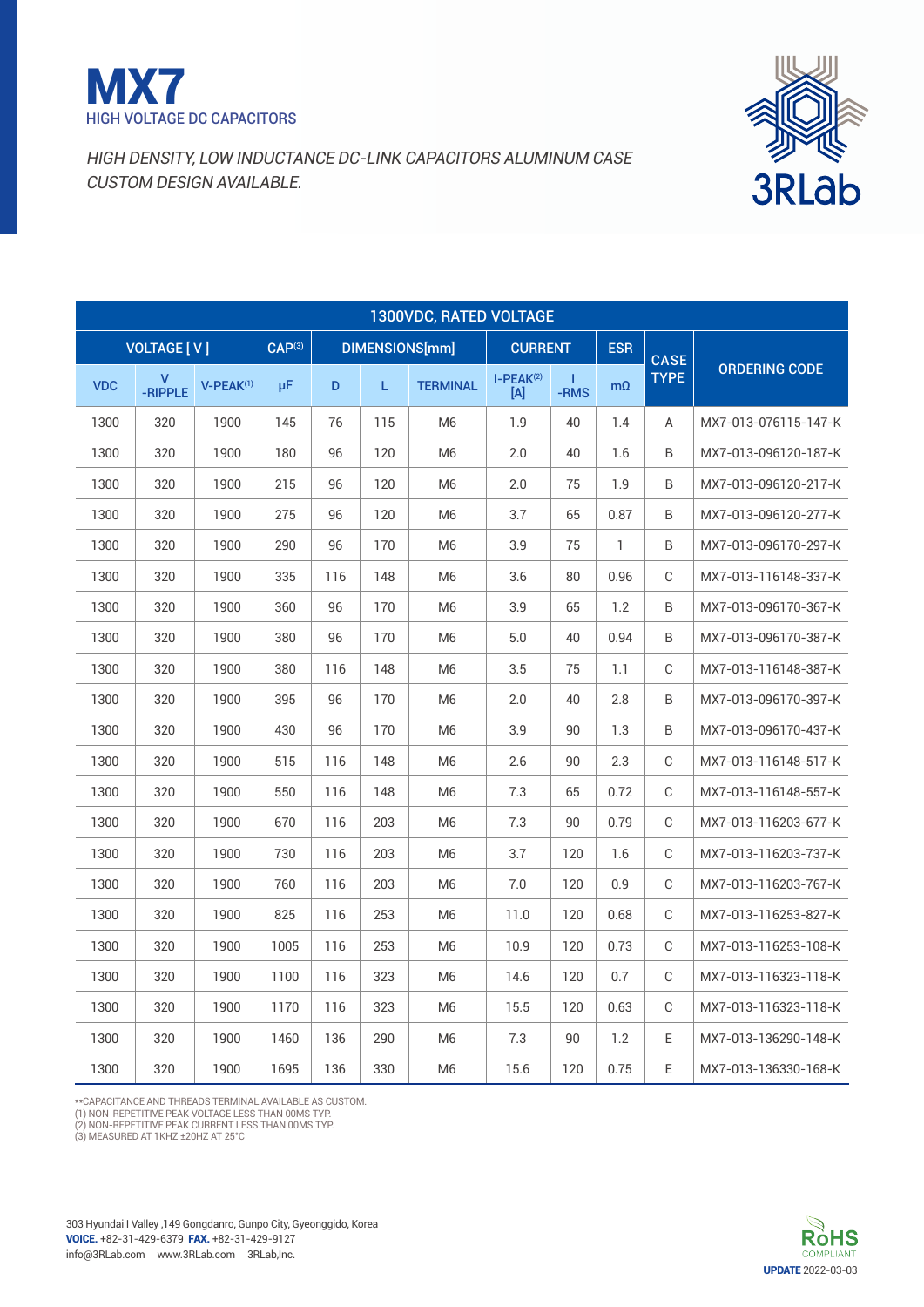



| <b>1500VDC, RATED VOLTAGE</b>                       |                         |                |                |     |     |                        |                     |                      |              |             |                      |  |  |
|-----------------------------------------------------|-------------------------|----------------|----------------|-----|-----|------------------------|---------------------|----------------------|--------------|-------------|----------------------|--|--|
| <b>VOLTAGE [V]</b><br>$CAP^{(3)}$<br>DIMENSIONS[mm] |                         |                | <b>CURRENT</b> |     |     | <b>ESR</b><br>(100kHz) | <b>CASE</b>         | <b>ORDERING CODE</b> |              |             |                      |  |  |
| <b>VDC</b>                                          | $\mathsf{V}$<br>-RIPPLE | $V-PEAK^{(1)}$ | μF             | D   | L   | TER-<br><b>MINAL</b>   | $I-PEAK(2)$<br>[kA] | <b>I-RMS</b><br>[A]  | $m\Omega$    | <b>TYPE</b> |                      |  |  |
| 1500                                                | 375                     | 2250           | 180            | 96  | 120 | M <sub>6</sub>         | 3.4                 | 70                   | 0.93         | B           | MX7-015-096120-187-K |  |  |
| 1500                                                | 375                     | 2250           | 195            | 96  | 120 | M <sub>6</sub>         | 1.7                 | 40                   | 2.2          | B           | MX7-015-096120-197-K |  |  |
| 1500                                                | 375                     | 2250           | 255            | 96  | 170 | M <sub>6</sub>         | 4.9                 | 90                   | 0.85         | B           | MX7-015-096170-257-K |  |  |
| 1500                                                | 375                     | 2250           | 340            | 116 | 148 | M <sub>6</sub>         | 6.5                 | 90                   | 0.66         | C           | MX7-015-116148-347-K |  |  |
| 1500                                                | 375                     | 2250           | 365            | 116 | 148 | M <sub>6</sub>         | 3.3                 | 65                   | 1.3          | C           | MX7-015-116148-367-K |  |  |
| 1500                                                | 375                     | 2250           | 405            | 116 | 148 | M <sub>6</sub>         | 3.3                 | 65                   | 1.4          | C           | MX7-015-116148-407-K |  |  |
| 1500                                                | 375                     | 2250           | 510            | 116 | 203 | M <sub>6</sub>         | 9.8                 | 120                  | 0.62         | $\mathbb C$ | MX7-015-116203-517-K |  |  |
| 1500                                                | 375                     | 2250           | 680            | 116 | 253 | M <sub>6</sub>         | 13.0                | 65                   | 1.1          | C           | MX7-015-116253-687-K |  |  |
| 1500                                                | 375                     | 2250           | 730            | 116 | 253 | M <sub>6</sub>         | 6.5                 | 120                  | 0.59         | C           | MX7-015-116253-737-K |  |  |
| 1500                                                | 375                     | 2250           | 810            | 116 | 323 | M <sub>6</sub>         | 6.5                 | 90                   | $\mathbf{1}$ | C           | MX7-015-116323-817-K |  |  |
| 1500                                                | 375                     | 2250           | 1095           | 136 | 330 | M <sub>6</sub>         | 9.8                 | 90                   | 1            | E           | MX7-015-136330-108-K |  |  |
| 1500                                                | 375                     | 2250           | 1150           | 136 | 330 | M <sub>6</sub>         | 9.3                 | 120                  | 0.89         | E           | MX7-015-136330-118-K |  |  |

| <b>1800VDC, RATED VOLTAGE</b> |                      |                |                    |     |                       |                      |                     |                     |                        |             |                      |  |  |
|-------------------------------|----------------------|----------------|--------------------|-----|-----------------------|----------------------|---------------------|---------------------|------------------------|-------------|----------------------|--|--|
|                               | <b>VOLTAGE [ V ]</b> |                | CAP <sup>(3)</sup> |     | <b>DIMENSIONS[mm]</b> |                      | <b>CURRENT</b>      |                     | <b>ESR</b><br>(100kHz) | <b>CASE</b> | <b>ORDERING CODE</b> |  |  |
| <b>VDC</b>                    | v<br>-RIPPLE         | $V-PEAK^{(1)}$ | μF                 | D   |                       | TER-<br><b>MINAL</b> | $I-PEAK(2)$<br>[kA] | <b>I-RMS</b><br>[A] | $m\Omega$              | <b>TYPE</b> |                      |  |  |
| 1800                          | 400                  | 2500           | 170                | 96  | 170                   | M <sub>6</sub>       | 1.5                 | 40                  | 2.9                    | B           | MX7-018-096170-177-K |  |  |
| 1800                          | 400                  | 2500           | 220                | 96  | 170                   | M <sub>6</sub>       | 1.9                 | 40                  | 2.4                    | B           | MX7-018-096170-227-K |  |  |
| 1800                          | 400                  | 2500           | 315                | 116 | 148                   | M <sub>6</sub>       | 2.7                 | 65                  | 1.7                    | C           | MX7-018-116148-317-K |  |  |
| 1800                          | 400                  | 2500           | 630                | 116 | 323                   | M <sub>6</sub>       | 5.4                 | 90                  | 1.2                    | C           | MX7-018-116323-637-K |  |  |
| 1800                          | 400                  | 2500           | 890                | 36  | 290                   | M <sub>6</sub>       | 7.6                 | 90                  | 1.1                    | E           | MX7-018-136290-897-K |  |  |

\*\*CAPACITANCE AND THREADS TERMINAL AVAILABLE AS CUSTOM.

(1) NON-REPETITIVE PEAK VOLTAGE LESS THAN 00MS TYP.<br>(2) NON-REPETITIVE PEAK CURRENT LESS THAN 00MS TYP.<br>(3) MEASURED AT 1 KHZ ±20HZ AT 25°C



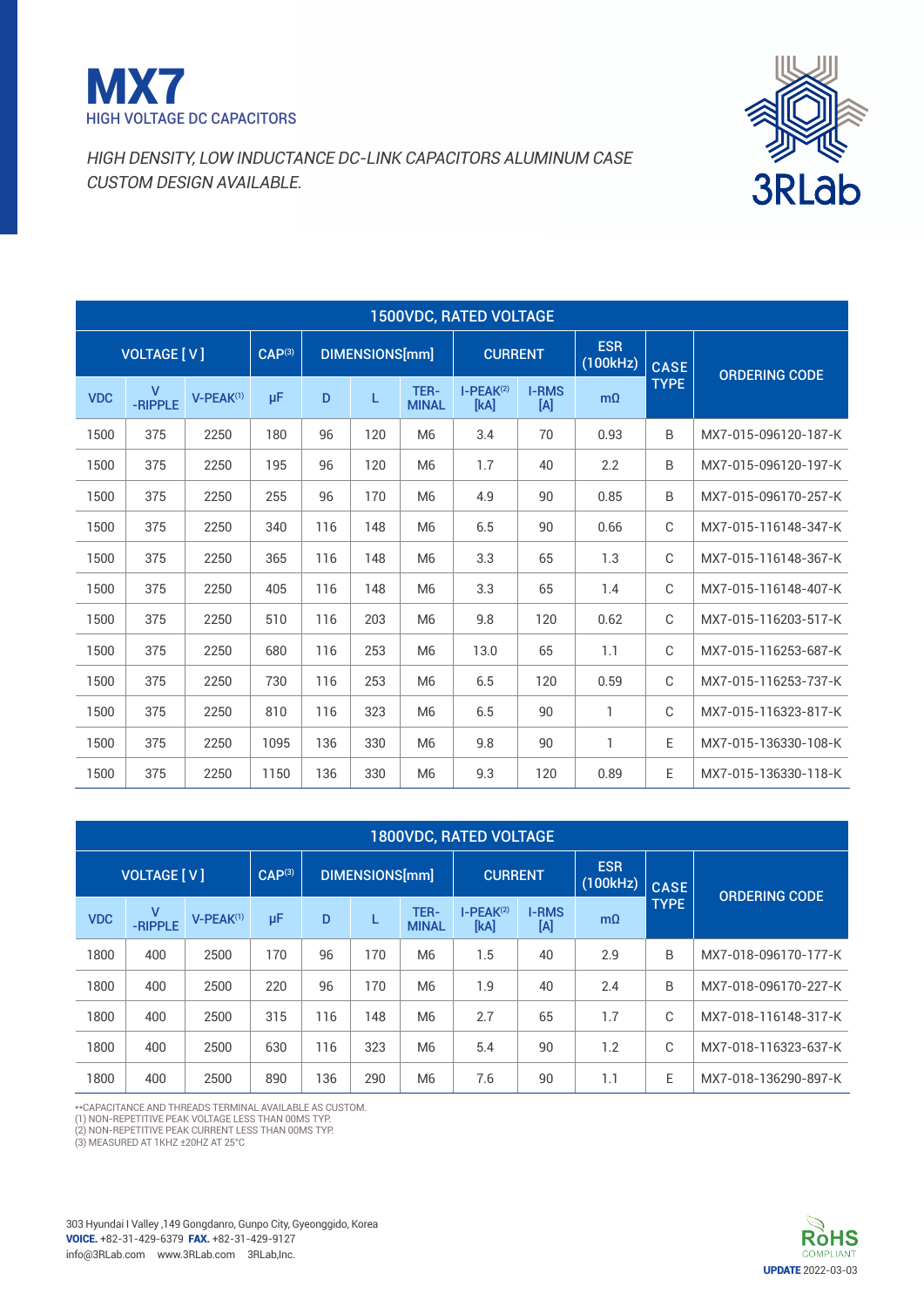



|            | 2000VDC, RATED VOLTAGE |                       |                    |                       |     |                      |                     |                        |             |                      |                      |  |  |  |
|------------|------------------------|-----------------------|--------------------|-----------------------|-----|----------------------|---------------------|------------------------|-------------|----------------------|----------------------|--|--|--|
|            | <b>VOLTAGE [V]</b>     |                       | CAP <sup>(3)</sup> | <b>DIMENSIONS[mm]</b> |     | <b>CURRENT</b>       |                     | <b>ESR</b><br>(100kHz) | <b>CASE</b> | <b>ORDERING CODE</b> |                      |  |  |  |
| <b>VDC</b> | v<br>-RIPPLE           | V-PEAK <sup>(1)</sup> | μF                 | $\mathsf D$           | L   | TER-<br><b>MINAL</b> | $I-PEAK(2)$<br>[kA] | <b>I-RMS</b><br>[A]    | $m\Omega$   | <b>TYPE</b>          |                      |  |  |  |
| 2000       | 500                    | 3000                  | 60                 | 76                    | 115 | M <sub>6</sub>       | 1.3                 | 40                     | 1.8         | Α                    | MX7-020-076115-606-K |  |  |  |
| 2000       | 500                    | 3000                  | 70                 | 96                    | 120 | M <sub>6</sub>       | 2.7                 | 55                     | 0.87        | B                    | MX7-020-096120-706-K |  |  |  |
| 2000       | 500                    | 3000                  | 75                 | 96                    | 120 | M6                   | 1.3                 | 40                     | 2.1         | B                    | MX7-020-096120-756-K |  |  |  |
| 2000       | 500                    | 3000                  | 90                 | 96                    | 120 | M <sub>6</sub>       | 1.2                 | 40                     | 2.9         | B                    | MX7-020-096120-906-K |  |  |  |
| 2000       | 500                    | 3000                  | 105                | 96                    | 120 | M <sub>6</sub>       | 1.3                 | 40                     | 2.7         | B                    | MX7-020-096120-107-K |  |  |  |
| 2000       | 500                    | 3000                  | 115                | 96                    | 120 | M <sub>6</sub>       | 2.4                 | 60                     | 1.1         | B                    | MX7-020-096120-117-K |  |  |  |
| 2000       | 500                    | 3000                  | 120                | 96                    | 120 | M <sub>6</sub>       | 2.5                 | 65                     | 1.3         | B                    | MX7-020-096120-127-K |  |  |  |
| 2000       | 500                    | 3000                  | 160                | 116                   | 148 | M <sub>6</sub>       | 3.3                 | 80                     | 1           | C                    | MX7-020-116148-167-K |  |  |  |
| 2000       | 500                    | 3000                  | 165                | 96                    | 170 | M <sub>6</sub>       | 1.3                 | 40                     | 3.8         | B                    | MX7-020-096170-167-K |  |  |  |
| 2000       | 500                    | 3000                  | 170                | 116                   | 148 | M <sub>6</sub>       | 2.4                 | 65                     | 1.4         | $\mathbb C$          | MX7-020-116148-177-K |  |  |  |
| 2000       | 500                    | 3000                  | 180                | 96                    | 170 | M <sub>6</sub>       | 2.6                 | 65                     | 1.7         | B                    | MX7-020-096170-187-K |  |  |  |
| 2000       | 500                    | 3000                  | 195                | 116                   | 148 | M <sub>6</sub>       | 2.4                 | 65                     | 1.6         | C                    | MX7-020-116148-197-K |  |  |  |
| 2000       | 500                    | 3000                  | 230                | 116                   | 148 | M <sub>6</sub>       | 4.8                 | 90                     | 0.83        | C                    | MX7-020-116148-237-K |  |  |  |
| 2000       | 500                    | 3000                  | 270                | 116                   | 203 | M <sub>6</sub>       | 3.3                 | 80                     | 1.4         | C                    | MX7-020-116203-277-K |  |  |  |
| 2000       | 500                    | 3000                  | 275                | 136                   | 130 | M <sub>6</sub>       | 3.4                 | 65                     | 1.3         | D                    | MX7-020-136130-277-K |  |  |  |
| 2000       | 500                    | 3000                  | 310                | 116                   | 203 | M <sub>6</sub>       | 2.4                 | 65                     | 2.1         | $\mathsf{C}$         | MX7-020-116203-317-K |  |  |  |
| 2000       | 500                    | 3000                  | 345                | 116                   | 253 | M <sub>6</sub>       | 7.2                 | 120                    | 0.75        | $\mathsf{C}$         | MX7-020-116253-347-K |  |  |  |
| 2000       | 500                    | 3000                  | 390                | 116                   | 253 | M <sub>6</sub>       | 4.8                 | 90                     | 1.1         | $\mathsf{C}$         | MX7-020-116253-397-K |  |  |  |
| 2000       | 500                    | 3000                  | 460                | 116                   | 323 | M <sub>6</sub>       | 9.6                 | 120                    | 0.76        | C                    | MX7-020-116323-467-K |  |  |  |
| 2000       | 500                    | 3000                  | 480                | 116                   | 323 | M6                   | 10.0                | 120                    | 0.69        | C                    | MX7-020-116323-487-K |  |  |  |
| 2000       | 500                    | 3000                  | 560                | 136                   | 330 | M6                   | 9.5                 | 120                    | 0.82        | Е                    | MX7-020-136330-567-K |  |  |  |
| 2000       | 500                    | 3000                  | 585                | 136                   | 330 | M6                   | 7.2                 | 120                    | 0.98        | Е                    | MX7-020-136330-587-K |  |  |  |
| 2000       | 500                    | 3000                  | 620                | 136                   | 330 | M6                   | 4.8                 | 90                     | 1.5         | Ε                    | MX7-020-136330-627-K |  |  |  |

\*\*Capacitance and threads terminal available as custom.

(1) NON-REPETITIVE PEAK VOLTAGE LESS THAN 00MS TYP.<br>(2) NON-REPETITIVE PEAK CURRENT LESS THAN 00MS TYP.<br>(3) MEASURED AT 1 KHZ ±20HZ AT 25°C

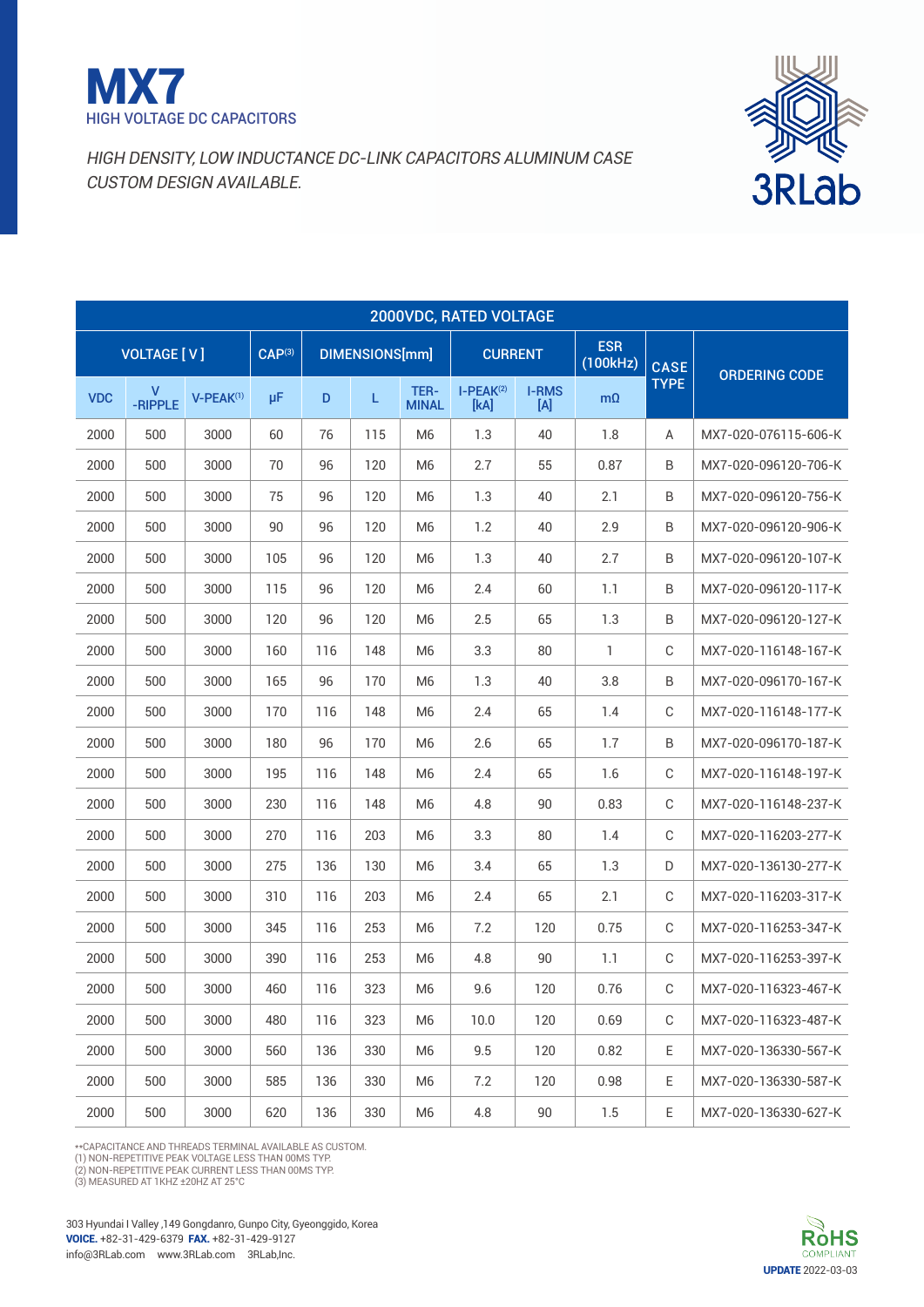



| 2000 | 500 | 3000 | 640 | 136 | 330 | M <sub>6</sub> | 12.9 | 20 | 0.65 | MX7-020-136330-647-K |
|------|-----|------|-----|-----|-----|----------------|------|----|------|----------------------|
| 2000 | 500 | 3000 | 735 | 36  | 330 | M <sub>6</sub> | 10.5 | 20 | 0.82 | MX7-020-136330-737-K |

| <b>2200VDC, RATED VOLTAGE</b> |                         |                                                 |     |     |     |                      |                     |                                 |             |                      |                      |  |  |
|-------------------------------|-------------------------|-------------------------------------------------|-----|-----|-----|----------------------|---------------------|---------------------------------|-------------|----------------------|----------------------|--|--|
| <b>VOLTAGE [V]</b>            |                         | $\overline{CAP^{(3)}}$<br><b>DIMENSIONS[mm]</b> |     |     |     | <b>CURRENT</b>       |                     | <b>ESR</b><br>(100kHz)          | <b>CASE</b> | <b>ORDERING CODE</b> |                      |  |  |
| <b>VDC</b>                    | $\mathsf{V}$<br>-RIPPLE | $V-PEAK^{(1)}$                                  | μF  | D   | L   | TER-<br><b>MINAL</b> | $I-PEAK(2)$<br>[kA] | <b>I-RMS</b><br>$[{\mathsf A}]$ | $m\Omega$   | <b>TYPE</b>          |                      |  |  |
| 2200                          | 550                     | 3100                                            | 50  | 76  | 115 | M <sub>6</sub>       | 1.2                 | 35                              | 1.9         | A                    | MX7-022-076115-506-K |  |  |
| 2200                          | 550                     | 3100                                            | 85  | 96  | 120 | M <sub>6</sub>       | 1.2                 | 40                              | 2.9         | B                    | MX7-022-096120-856-K |  |  |
| 2200                          | 550                     | 3100                                            | 90  | 96  | 120 | M <sub>6</sub>       | 2.1                 | 55                              | 1.2         | B                    | MX7-022-096120-906-K |  |  |
| 2200                          | 550                     | 3100                                            | 95  | 96  | 120 | M <sub>6</sub>       | 4.1                 | 75                              | 0.68        | B                    | MX7-022-096120-956-K |  |  |
| 2200                          | 550                     | 3100                                            | 100 | 96  | 120 | M <sub>6</sub>       | 2.3                 | 60                              | 1.3         | B                    | MX7-022-096120-107-K |  |  |
| 2200                          | 550                     | 3100                                            | 130 | 96  | 170 | M <sub>6</sub>       | 3.0                 | 70                              | 1.2         | B                    | MX7-022-096170-137-K |  |  |
| 2200                          | 550                     | 3100                                            | 155 | 116 | 148 | M <sub>6</sub>       | 2.1                 | 60                              | 1.7         | C                    | MX7-022-116148-157-K |  |  |
| 2200                          | 550                     | 3100                                            | 170 | 96  | 250 | M <sub>6</sub>       | 2.3                 | 65                              | 1.9         | B                    | MX7-022-096250-177-K |  |  |
| 2200                          | 550                     | 3100                                            | 180 | 116 | 148 | M <sub>6</sub>       | 4.2                 | 90                              | 0.88        | C                    | MX7-022-116148-187-K |  |  |
| 2200                          | 550                     | 3100                                            | 220 | 116 | 253 | M <sub>6</sub>       | 3.0                 | 80                              | 1.5         | C                    | MX7-022-116253-227-K |  |  |
| 2200                          | 550                     | 3100                                            | 270 | 116 | 253 | M <sub>6</sub>       | 6.3                 | 65                              | 0.78        | $\mathbb C$          | MX7-022-116253-277-K |  |  |
| 2200                          | 550                     | 3100                                            | 310 | 116 | 253 | M <sub>6</sub>       | 4.3                 | 120                             | 1.2         | C                    | MX7-022-116253-317-K |  |  |
| 2200                          | 550                     | 3100                                            | 360 | 116 | 323 | M <sub>6</sub>       | 8.4                 | 90                              | 0.78        | $\mathsf{C}$         | MX7-022-116323-367-K |  |  |
| 2200                          | 550                     | 3100                                            | 390 | 116 | 323 | M <sub>6</sub>       | 9.1                 | 120                             | 0.7         | C                    | MX7-022-116323-397-K |  |  |
| 2200                          | 550                     | 3100                                            | 465 | 136 | 290 | M <sub>6</sub>       | 6.4                 | 120                             | 1           | E                    | MX7-022-136290-467-K |  |  |
| 2200                          | 550                     | 3100                                            | 520 | 136 | 290 | M <sub>6</sub>       | 12.1                | 120                             | 0.72        | E                    | MX7-022-136290-527-K |  |  |
| 2200                          | 550                     | 3100                                            | 660 | 136 | 330 | M <sub>6</sub>       | 8.9                 | 120                             | 0.89        | E                    | MX7-022-136330-667-K |  |  |

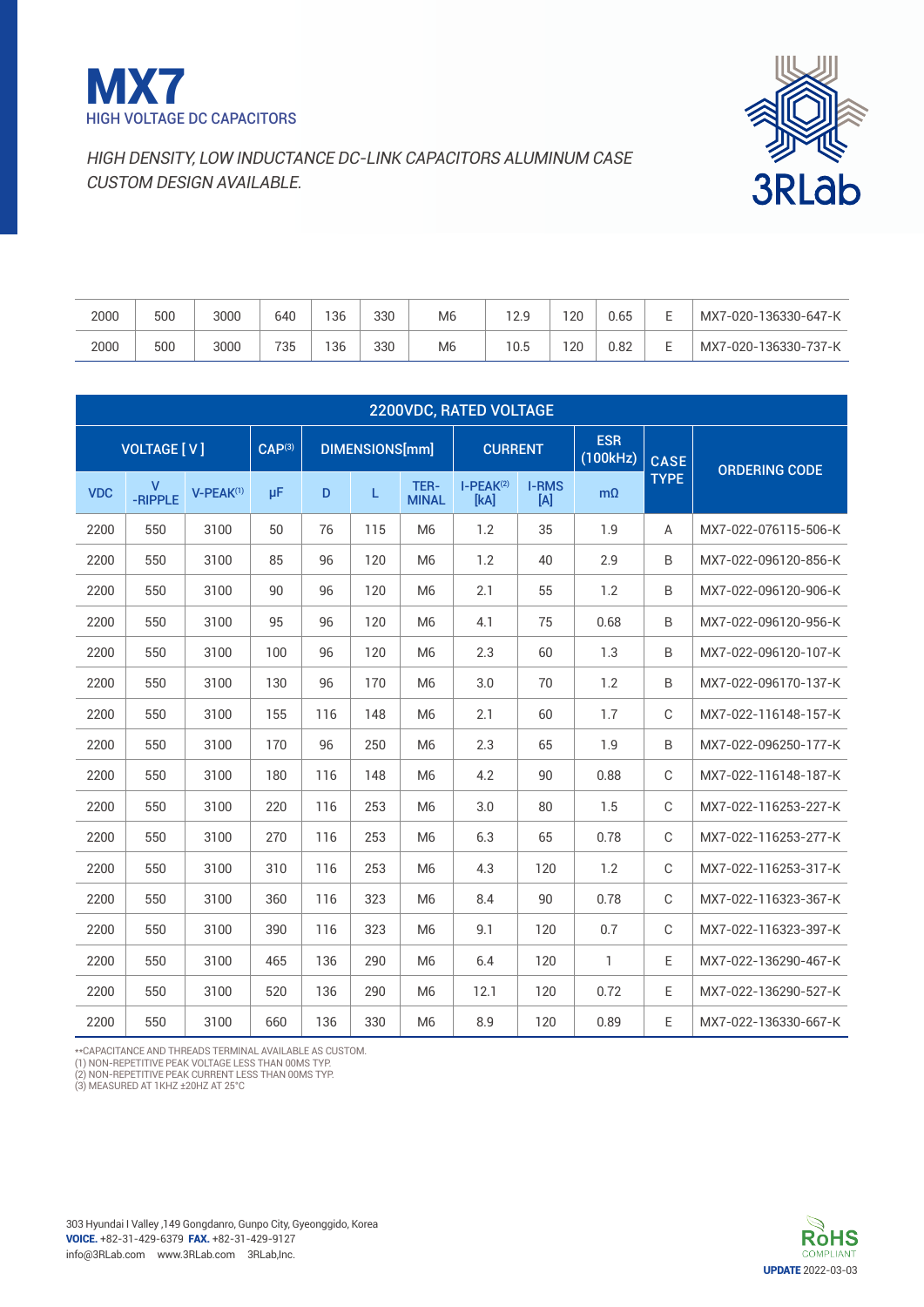



|                    | <b>2600VDC, RATED VOLTAGE</b> |                         |                |     |     |                |                      |                        |                     |                      |             |                      |  |  |  |
|--------------------|-------------------------------|-------------------------|----------------|-----|-----|----------------|----------------------|------------------------|---------------------|----------------------|-------------|----------------------|--|--|--|
| <b>VOLTAGE [V]</b> |                               | CAP <sup>(3)</sup>      | DIMENSIONS[mm] |     |     | <b>CURRENT</b> |                      | <b>ESR</b><br>(100kHz) | <b>CASE</b>         | <b>ORDERING CODE</b> |             |                      |  |  |  |
|                    | <b>VDC</b>                    | $\mathsf{V}$<br>-RIPPLE | $V-PEAK^{(1)}$ | μF  | D   |                | TER-<br><b>MINAL</b> | $I-PEAK(2)$<br>[kA]    | <b>I-RMS</b><br>[A] | $m\Omega$            | <b>TYPE</b> |                      |  |  |  |
|                    | 2600                          | 650                     | 3900           | 95  | 96  | 170            | M <sub>6</sub>       | 1.9                    | 40                  | 2.9                  | B           | MX7-026-096170-956-K |  |  |  |
|                    | 2600                          | 650                     | 3900           | 120 | 96  | 250            | M <sub>6</sub>       | 2.5                    | 40                  | 2.4                  | B           | MX7-026-096250-127-K |  |  |  |
|                    | 2600                          | 650                     | 3900           | 175 | 116 | 203            | M <sub>6</sub>       | 3.6                    | 65                  | 1.6                  | C           | MX7-026-116203-177-K |  |  |  |
|                    | 2600                          | 650                     | 3900           | 350 | 136 | 330            | M <sub>6</sub>       | 7.2                    | 90                  | 1.2                  | E           | MX7-026-136330-357-K |  |  |  |
|                    | 2600                          | 650                     | 3900           | 450 | 136 | 330            | M <sub>6</sub>       | 10.0                   | 90                  | 1.1                  | E           | MX7-026-136330-457-K |  |  |  |

|                    | 3000VDC, RATED VOLTAGE  |                |                    |                |     |                      |                     |                                 |                        |             |                      |  |  |  |  |
|--------------------|-------------------------|----------------|--------------------|----------------|-----|----------------------|---------------------|---------------------------------|------------------------|-------------|----------------------|--|--|--|--|
| <b>VOLTAGE [V]</b> |                         |                | CAP <sup>(3)</sup> | DIMENSIONS[mm] |     |                      | <b>CURRENT</b>      |                                 | <b>ESR</b><br>(100kHz) | <b>CASE</b> | <b>ORDERING CODE</b> |  |  |  |  |
| <b>VDC</b>         | $\mathsf{V}$<br>-RIPPLE | $V-PEAK^{(1)}$ | μF                 | D              | L   | TER-<br><b>MINAL</b> | $I-PEAK(2)$<br>[kA] | <b>I-RMS</b><br>$[{\mathsf A}]$ | $m\Omega$              | <b>TYPE</b> |                      |  |  |  |  |
| 3000               | 750                     | 4500           | 45                 | 96             | 120 | M <sub>6</sub>       | 3.8                 | 40                              | 2.2                    | B           | MX7-030-096120-456-K |  |  |  |  |
| 3000               | 750                     | 4500           | 50                 | 96             | 170 | M <sub>6</sub>       | 3.8                 | 40                              | 2.9                    | B           | MX7-030-096170-506-K |  |  |  |  |
| 3000               | 750                     | 4500           | 70                 | 96             | 170 | M <sub>6</sub>       | 3.8                 | 40                              | 2.3                    | B           | MX7-030-096170-706-K |  |  |  |  |
| 3000               | 750                     | 4500           | 75                 | 96             | 170 | M <sub>6</sub>       | 3.8                 | 40                              | 3.1                    | B           | MX7-030-096170-756-K |  |  |  |  |
| 3000               | 750                     | 4500           | 85                 | 116            | 148 | M <sub>6</sub>       | 6.2                 | 65                              | 1.3                    | C           | MX7-030-116148-856-K |  |  |  |  |
| 3000               | 750                     | 4500           | 95                 | 96             | 250 | M <sub>6</sub>       | 3.8                 | 40                              | 2.6                    | B           | MX7-030-096250-956-K |  |  |  |  |
| 3000               | 750                     | 4500           | 100                | 116            | 148 | M <sub>6</sub>       | 6.2                 | 65                              | 1.3                    | C           | MX7-030-116148-107-K |  |  |  |  |
| 3000               | 750                     | 4500           | 120                | 116            | 253 | M <sub>6</sub>       | 6.2                 | 65                              | 1                      | C           | MX7-030-116253-127-K |  |  |  |  |
| 3000               | 750                     | 4500           | 135                | 116            | 253 | M <sub>6</sub>       | 6.2                 | 65                              | 1.8                    | C           | MX7-030-116253-137-K |  |  |  |  |
| 3000               | 750                     | 4500           | 170                | 116            | 323 | M <sub>6</sub>       | 8.6                 | 90                              | 0.98                   | C           | MX7-030-116323-177-K |  |  |  |  |
| 3000               | 750                     | 4500           | 200                | 116            | 323 | M <sub>6</sub>       | 8.6                 | 90                              | 1.2                    | C           | MX7-030-116323-207-K |  |  |  |  |
| 3000               | 750                     | 4500           | 255                | 136            | 290 | M <sub>6</sub>       | 11.4                | 120                             | 0.89                   | E           | MX7-030-136290-257-K |  |  |  |  |
| 3000               | 750                     | 4500           | 280                | 136            | 330 | M <sub>6</sub>       | 8.6                 | 90                              | 1                      | E           | MX7-030-136330-287-K |  |  |  |  |

\*\*Capacitance and threads terminal available as custom.

(1) NON-REPETITIVE PEAK VOLTAGE LESS THAN 00MS TYP.<br>(2) NON-REPETITIVE PEAK CURRENT LESS THAN 00MS TYP.

(3) measured at 1kHz ±20Hz at 25°C